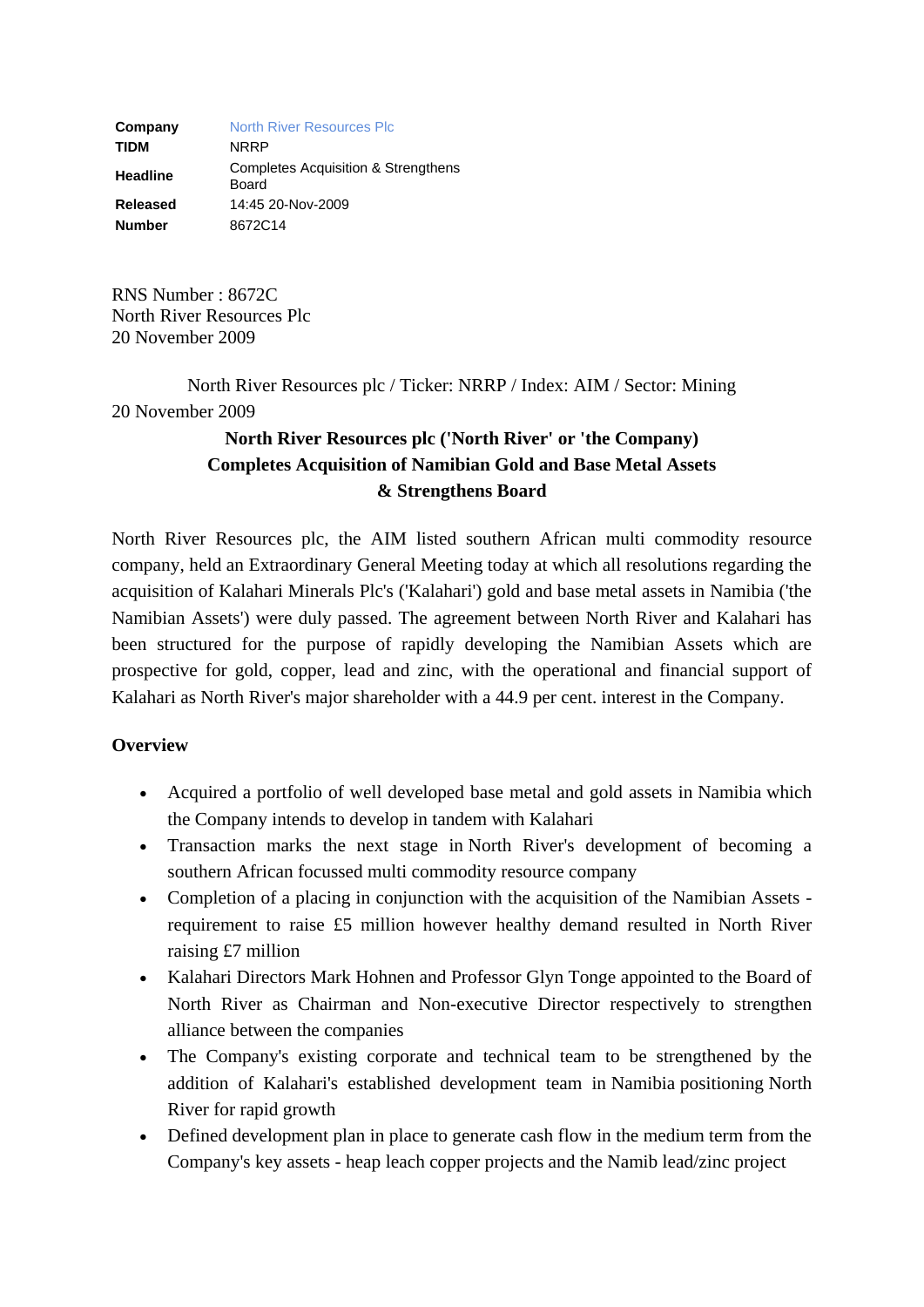Submitted an indicative bid on a significant gold deposit in Namibia with support of Kalahari - bid results are expected in January 2010

North River's Managing Director, David Steinepreis, said, "This is a milestone agreement for North River, and one that will transform the Company into a multi-commodity resource company with a focus in sub-Saharan Africa. Of additional importance is the financial, corporate and operational support that we will benefit from moving forward through our close working relationship with Kalahari, our major shareholder, in addition to the invaluable experience of Mark and Glyn through their appointment to our Board.

"I believe that this agreement with Kalahari has already resulted in us achieving a significantly leveraged position in the mining sector in southern Africa; evidence of this can be seen in the indicative bid that we have already made on an additional gold deposit in Namibia with the full support of Kalahari. I believe that this position will be further strengthened as we develop our key projects from the exciting portfolio of gold and base metal assets acquired through this agreement towards production in the medium term."

Kalahari and North River Chairman, Mark Hohnen, said, "This agreement has paved the way for the next phase of development at our gold and base metal assets, following the extensive exploration programme completed by Kalahari between 2006 to 2008 totalling circa £8 million of investment. The pool of expertise and corporate support amassed through the two companies' relationship through this agreement has created a strong platform which is now capable of fast tracking our key assets forwards towards production to the benefit of North River and Kalahari shareholders alike."

The transaction with Kalahari was conditional on, *inter alia*, the successful completion of a fundraising by the Company of not less than £5 million via an equity placing, however due to strong institutional interest, the monies raised totalled £7 million, as announced on 29 October 2009.

Following the completion of the transaction, Kalahari has been issued 266,666,667 ordinary shares of 0.2 pence each ('the Consideration Shares') in North River representing 44.9 per cent. of its issued share capital, in return for the entire issued share capital of West Africa Gold Exploration (Namibia) (Proprietary) Limited ('WAGE') and Craton Diamonds (Proprietary) Limited ('Craton') which hold the gold and base metal assets. The Consideration Shares will, when issued, rank *pari passu* in all respects with the existing issued shares of North River, including the right to receive any dividends and other distributions declared following Admission.

To facilitate and promote cooperation between the two companies, Mark Hohnen, Executive Chairman of Kalahari, and Professor Glyn Tonge, Non-executive Director of Kalahari, have joined the board of directors of North River as Chairman and Non-executive Director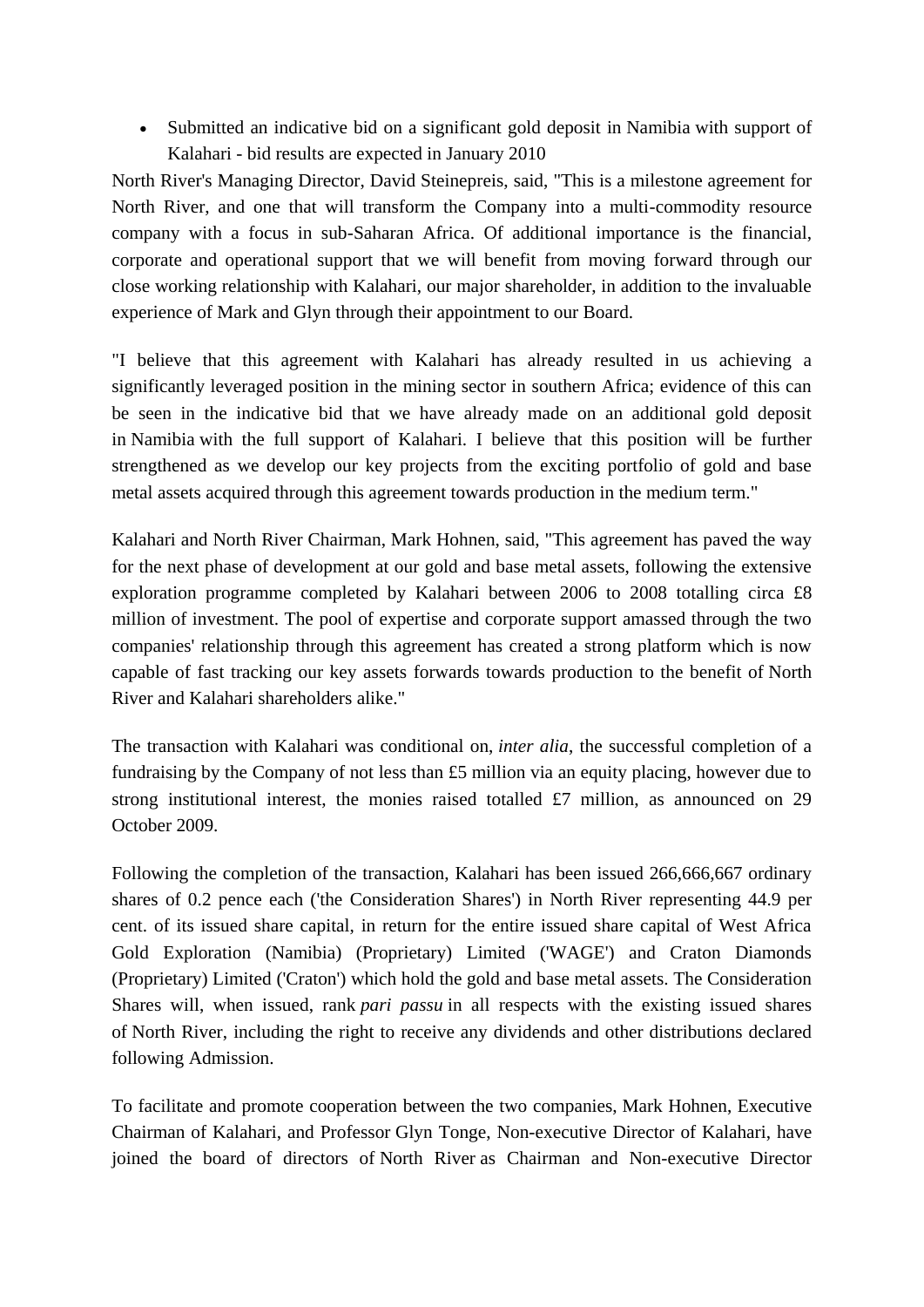respectively. Kalahari, through its shareholding and representation intends to fully support and guide North River through its development of the gold and base metal assets.

The Company's primary focus for the assets involved in this transaction will be the appraisal of its key copper assets for rapid development. The principal targets are the Koperberg Project, which has a current JORC Inferred Resource of 1.74Mt grading 0.9% copper ('Cu'), representing 17,000 tonnes in-situ metal, and its RK and RK West Projects, which have a non-JORC resource of 550Kt at 1.25% using 0.5% cut-off, representing 6,875 tonnes of Cu in-situ metal and a non JORC resource of 770Kt at 0.9% using 0.5% cut-off, representing 6,930 tonnes Cu in-situ metal, respectively. This development will be focused on the appraisal of these heap leach copper projects with a view to production as soon as practicable.

In addition to the heap leach copper targets, the Namib Lead-Zinc Project has also been identified as a priority for development. The project is centred on the historically producing Namib Lead Mine, 25km east-north-east of Swakopmund, and is situated close to excellent supporting infrastructure. The mine was operational between 1965-92 and North River and Kalahari intend to jointly initiate an aggressive exploration programme targeting an initial 1m tonnes below the existing mined areas.

Previous non-JORC mine studies at the Namib Lead-Zinc Project indicate surface tailings and in-situ underground reserves of: 1.65mt at 5.7% Zn, 1.6% Pb, 40.2 g/t Ag. Preliminary metallurgical test work was undertaken by Kalahari in 2008, which yielded favourable results indicating good separation of Pb and Zn with high recoveries and concentrate grades. Reverse circulation drilling results generated by Kalahari (15,929m sub-surface and 1,450m on a tailings dump) confirmed historical grade intercepts.

Application has been made for the enlarged share capital to be admitted to trading on AIM ('Admission') and it is expected that Admission will occur on 23 November 2009. Following Admission, the Company total issued share capital will be 594,000,000 ordinary shares of 0.2 pence each.

On Admission, Ambrian Partners Limited and Ocean Equities Limited will be appointed as joint brokers to the Company.

Mr. Mark Ainsworth Hohnen, aged 59, is or has been a director of the following companies during the previous five years:

| <b>Current Directorships:</b>     | Directorships held within the previous |  |  |
|-----------------------------------|----------------------------------------|--|--|
|                                   | five years:                            |  |  |
| Australian Insurance Exchange Ltd | None                                   |  |  |
| Cedarvale Investment Pty Ltd      |                                        |  |  |
| Craton Diamonds (Proprietary) Ltd |                                        |  |  |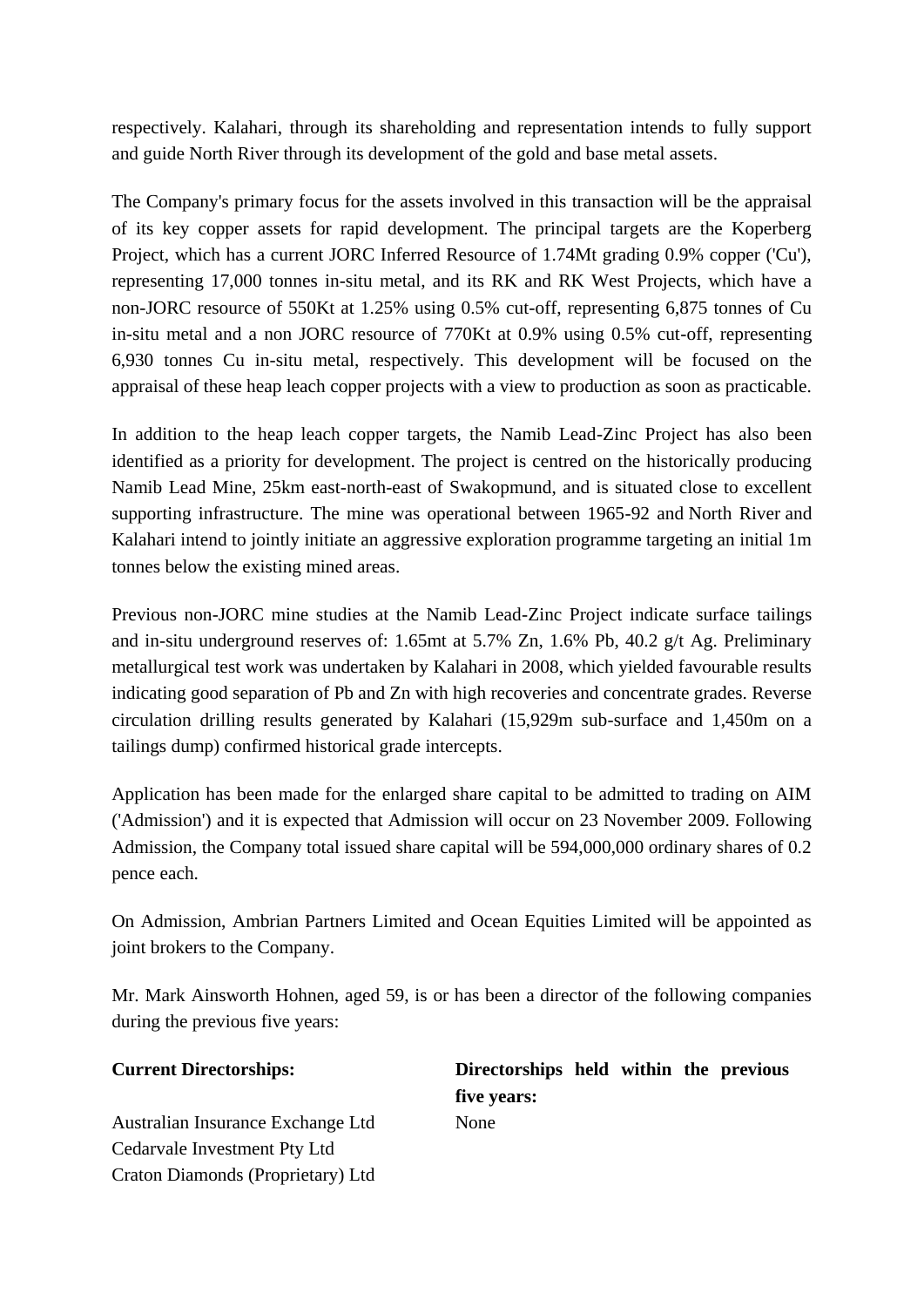Fernan Pty Ltd GASS Pty Ltd Gnarabup Beach Pty Ltd GinGin Land Co Ltd Halsbrook Holdings Pty Ltd Hisco Pty Ltd Hohnen Investments Pty Ltd Kalahari Copper Limited Kalahari Diamonds Limited Kalahari Gold Limited Kalahari Minerals plc Kumla Pty Ltd Lasata Pty Ltd Leadlight Pty Ltd Melbourne Management (WA) Pty Ltd Milligan St Nominees Pty Ltd Myola Holdings Pty Ltd Oakhampton Pty Ltd Premium Olive Marketing Pty Ltd Premium Olive Managers Ltd Premium Olive Processing Pty Ltd The Melbourne Hotel (WA) Pty Ltd The Vines (WA) Pty Ltd Vynben Pty Ltd Wellbrook Enterprises Pty Ltd West Africa Gold Exploration (Namibia) (Proprietary) Limited

Prof. Glyn Michael Tonge, aged 62, is or has been a director of the following companies during the previous five years:

| <b>Current Directorships:</b>             | Directorships held within the previous      |  |  |  |
|-------------------------------------------|---------------------------------------------|--|--|--|
|                                           | five years:                                 |  |  |  |
| Southampton Solent University Limited     | Inhoco 2387 Limited                         |  |  |  |
| Jaguar Resources Limited                  | Laxdale Ltd                                 |  |  |  |
| Whitefriars Hawley Pty Ltd                | Ecare International Limited                 |  |  |  |
| <b>Bluewater Capital Partners Pty Ltd</b> | <b>VRI Biomedical Pty Ltd</b>               |  |  |  |
| Kalahari Minerals plc                     | <b>Flying Scotsman Railways Limited</b>     |  |  |  |
| Kalahari Uranium Ltd                      | Site Intelligence Ltd                       |  |  |  |
| Kalahari Gold Ltd                         | <b>FWPS Group Limited</b>                   |  |  |  |
| Kalahari Diamond Ltd                      | Penn T Limited                              |  |  |  |
| Royal                                     | <b>Penn Pharmaceutical Services Limited</b> |  |  |  |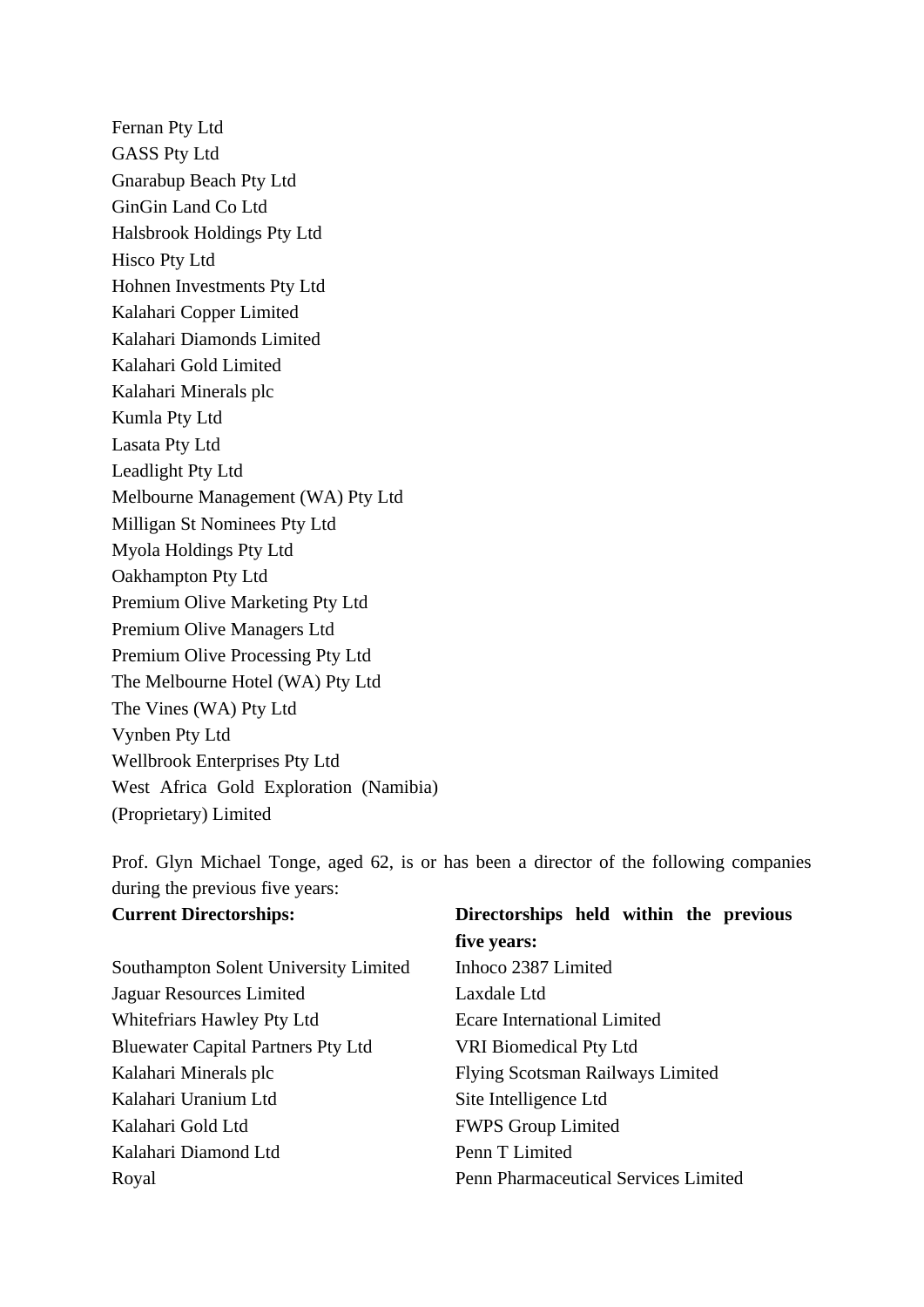National Mission for Deep Sea Fisherman

Penn Pharmaceutical Limited Penn Pharmaceutical Holdings Limited Dabur Oncology Limited Amarin Neuroscience Limited Celgene UK Manufacturing (II) Limited Square PI Limited Vida Capital Partners Limited MNL Pharmaceuticals Limited Enkephala Limited Southampton Institute Limited Ivory & Tonge Pty Ltd Vida Capital LLP Cell Aquaculture Ltd MT Trio Ltd

There are no other matters which are required to be announced with regard to this appointment under paragraph (g) of Schedule 2 of the AIM Rules.

## **\* \* ENDS \* \***

| For further information please visit www.northriverresources.com or contact: |                               |                    |  |  |  |
|------------------------------------------------------------------------------|-------------------------------|--------------------|--|--|--|
| David Steinepreis                                                            | North River Resources Plc     | Tel: 07913 402727  |  |  |  |
|                                                                              |                               | 07913 402727       |  |  |  |
| Martin French                                                                | North River Resources Plc     | Tel: 07901 552277  |  |  |  |
|                                                                              |                               | 07901 552277       |  |  |  |
| William Vandyk                                                               | Astaire Securities Plc        | Tel: 020 7448 4400 |  |  |  |
|                                                                              |                               | 020 7448 4400      |  |  |  |
| <b>Richard Swindells</b>                                                     | Ambrian Partners Limited      | Tel: 020 7634 4700 |  |  |  |
|                                                                              |                               | 020 7634 4700      |  |  |  |
| <b>Guy Wilkes</b>                                                            | Ocean Equities Limited        | Tel: 020 7786 4370 |  |  |  |
|                                                                              |                               | 020 7786 4370      |  |  |  |
| Hugo de Salis                                                                | St Brides Media & Finance Ltd | Tel: 020 7236 1177 |  |  |  |
|                                                                              |                               | 020 7236 1177      |  |  |  |
| Susie Callear                                                                | St Brides Media & Finance Ltd | Tel: 020 7236 1177 |  |  |  |
|                                                                              |                               | 020 7236 1177      |  |  |  |
|                                                                              |                               |                    |  |  |  |

## **Notes:**

North River Resources Plc is an AIM listed emerging southern African focussed multi commodity resource development company. Its current portfolio includes gold and base

For further information please visit www.northriverresources.com or contact: